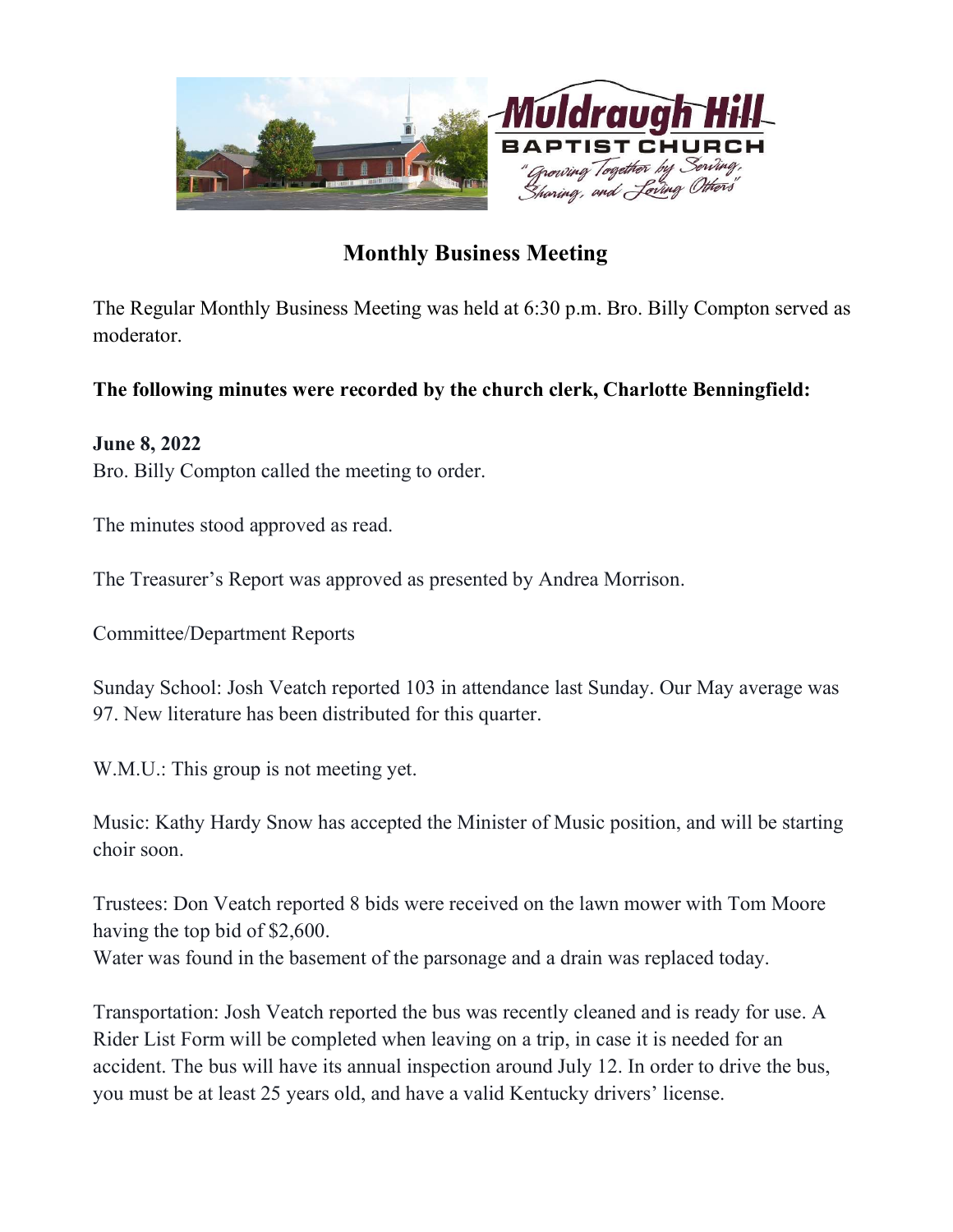Security: Josh Veatch reported the group met on May 26 with ten members present. They discussed beefing up security, in light of recent incidents. Megan Graham spoke with them about a variety of health topics. They will provide security for VBS. Their next meeting is July 28 @ 6:00 p.m.

Vision 24: Josh Veatch reported deposits are being made on different aspects of the project. The congregation will be given advance warning when things get underway.

Youth: Cameron Edwards has accepted the Minister of Youth position. He will continue with Sunday night sessions, is making plans for camp next summer, and ordering shirts for a Back to School Bash. He will lead the youth during VBS.

Deacons: Dennis Wise reported 5 deacons and the pastor were present for their meeting. No recommendations.

Children's Activities: Josh Veatch reported the group ages  $2 - 1$ <sup>st</sup> grade continue to meet after upstairs Children's Church. He will need extra help in the future, since Kelsey is expecting.

Unfinished Business: None

New Business:

Don Veatch made a motion we accept Jody Shively as a member by baptism. Second by Bob Moore. Motion carried.

Larry Bright made a motion we accept Joey Holtzclaw as a member by letter from Saloma Baptist Church. Second by Bob Moore. Motion carried.

Dennis Wise made a motion we accept Mark Holtzclaw as a member by statement. Second by Larry Bright. Motion carried.

Don Veatch made a motion we accept Lisa Durham Holtzclaw as a member by letter from Lancaster Baptist Church. Second by Larry Bright. Motion carried.

Dennis Wise made a motion we accept Kathy Hardy Snow as a member by letter from Pine Valley Baptist Church, Wilmington, N.C. Second by Bob Moore. Motion carried.

Don Veatch made a motion we accept Eddie Snow as a member by letter from Pine Valley Baptist Church. Second by Larry Bright. Motion carried.